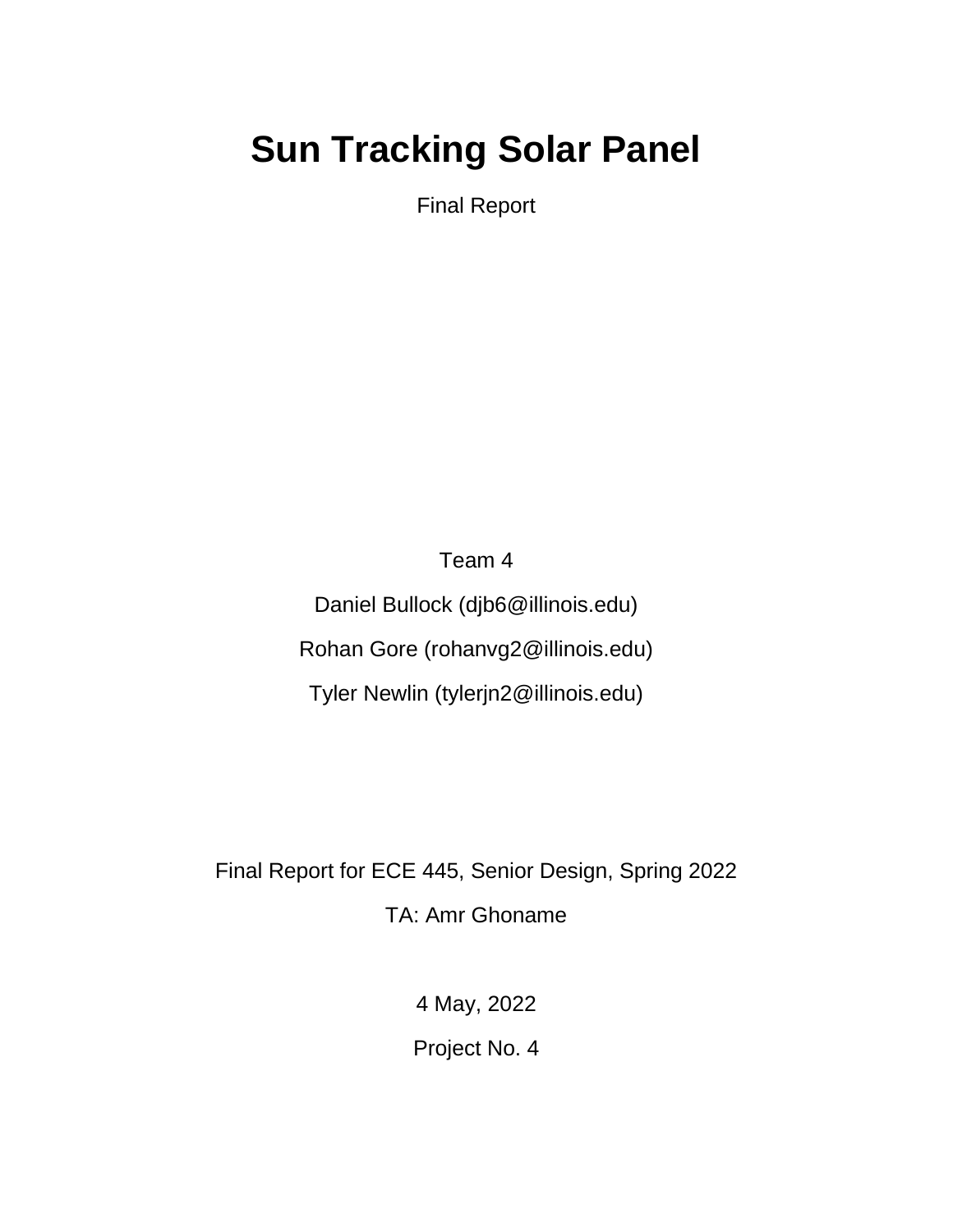# Abstract

This paper presents a design and analysis of the sun tracking solar panel our group designed. The panel rotates to track the sun's movement and sends live data of the power generated by the panel to a wifi module, which sends the data to a phone application. The phone application displays graphs of the live voltage, current, and power of the panel. It is also able to turn off the sun tracking as well as manually control the panel's position. Photoresistors detect light and send voltage to a microcontroller, which decides which direction to turn the motors. This paper will go over the verification of the design as well as what future improvements can be made to it.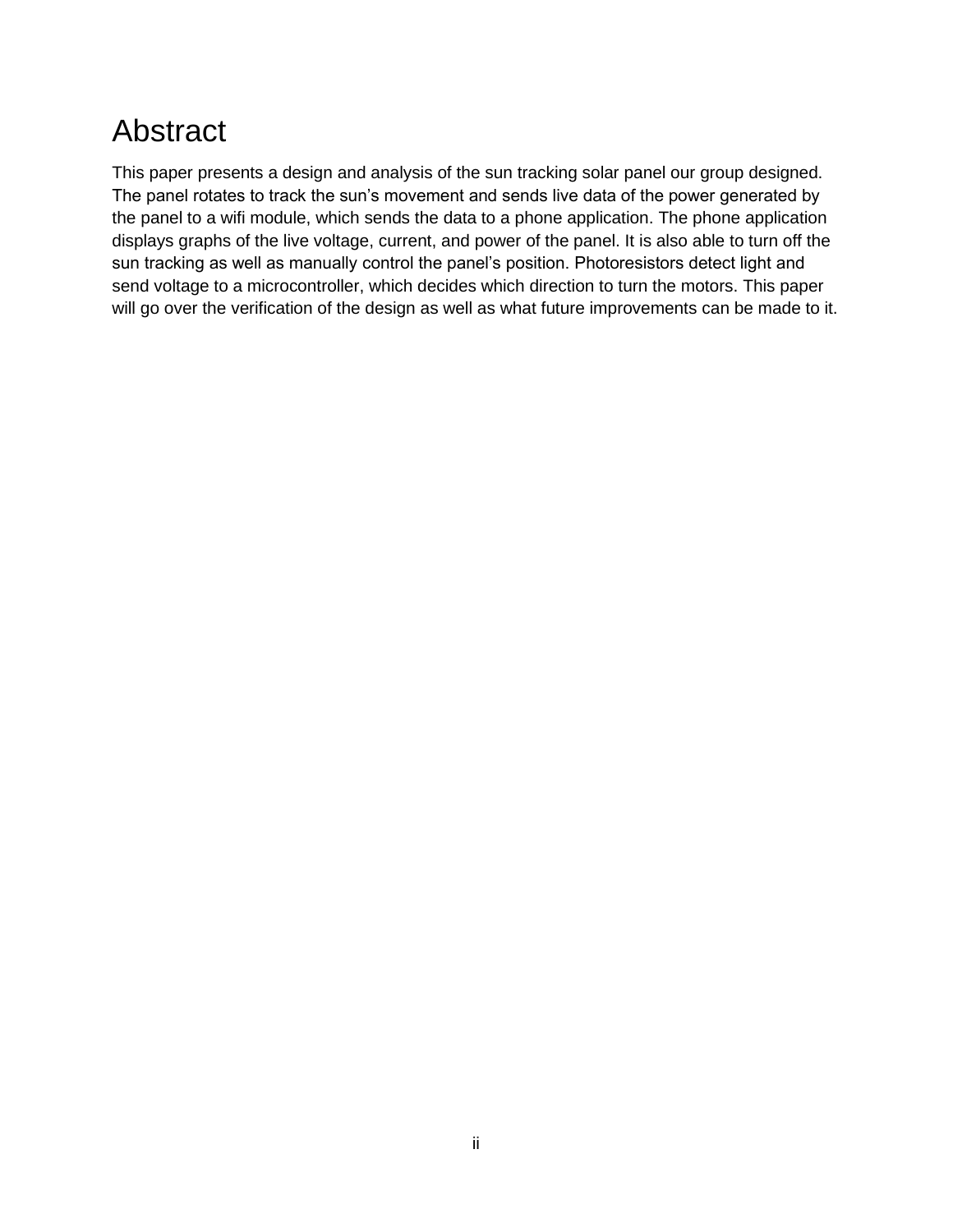# Table of Contents

| 1. Introduction             | 1              |
|-----------------------------|----------------|
| 1.1 Problem                 | 1              |
| 1.2 Solution                | 1              |
| 1.4 High Level Requirements | $\overline{c}$ |
| 2. Design                   | $\overline{c}$ |
| 2.1 Power Unit              | $\overline{a}$ |
| 2.1.1 Solar Panel           | $\overline{a}$ |
| 2.1.2 Power Converter       | $\overline{2}$ |
| 2.1.3 Battery               | $\overline{c}$ |
| 2.2 Control Unit            | 3              |
| 2.2.1 Microcontroller       | 4              |
| 2.3 Sensor Unit             | 4              |
| 2.3.1 Photoresistors        | 4              |
| 2.3.2 Power Monitor         | 5              |
| 2.4 Movement Unit           | 5              |
| 2.4.1 Rotational Motor      | 5              |
| 2.4.2 Tilt Motor            | 5              |
| 2.5 Networking Unit         | 5              |
| 2.5.1 Wifi Module           | 5              |
| 2.5.2 Phone Application     | 5              |
| 3. Design Verification      | 6              |
| 3.1 Power Unit              | 6              |
| 3.1.1 Solar Panel           | 6              |
| 3.1.2 Power Converter       | 6              |
| 3.1.3 Battery               | 6              |
| 3.2 Control Unit            | 6              |
| 3.2.1 Microcontroller       | 6              |
| 3.3 Sensor Unit             | 7              |
| 3.3.1 Photoresistors        | 7              |
| 3.4 Movement Unit           |                |
| 3.4.1 Rotational Motor      |                |
| 3.4.2 Tilt Motor            | 7              |
| 3.5 Networking Unit         | 8              |
| 3.5.1 Wifi Module           | 8              |
| 3.5.2 Phone Application     | 8              |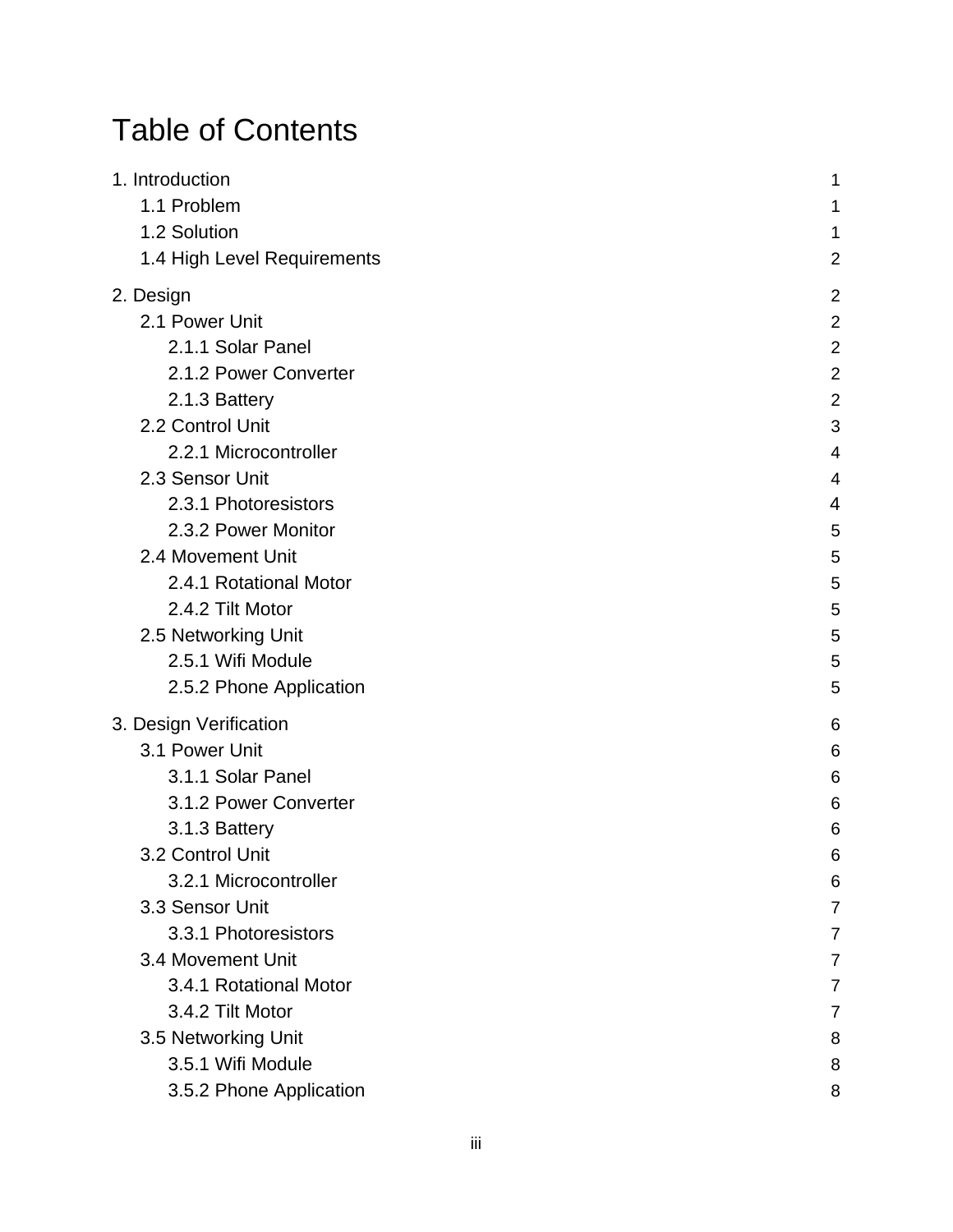| 4. Costs and Schedule                           | 9  |
|-------------------------------------------------|----|
| 5. Conclusion                                   | 11 |
| References                                      | 14 |
| <b>Appendix A Circuit Schematics</b>            | 14 |
| Appendix B Requirements and Verification Tables | 16 |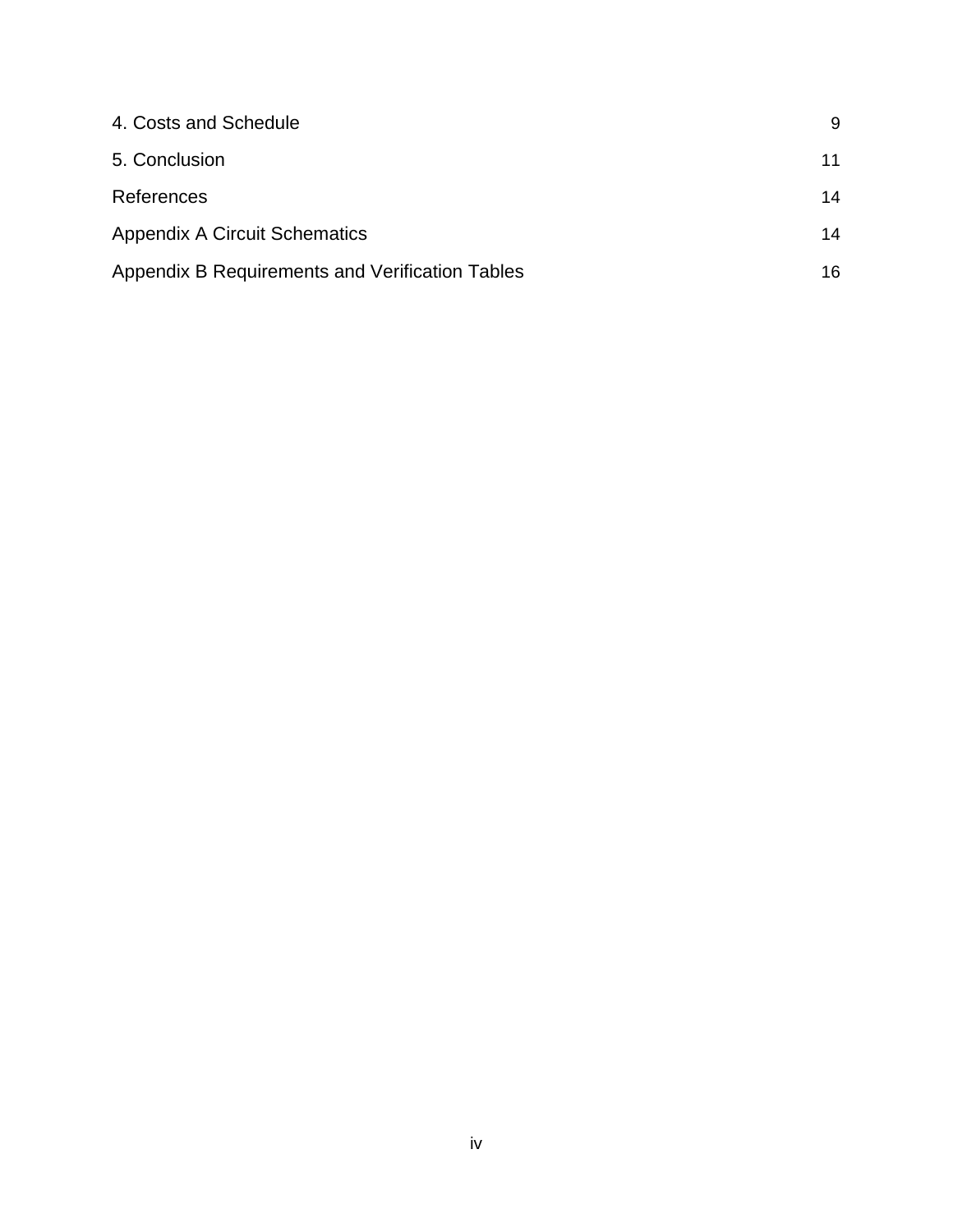# <span id="page-4-0"></span>1. Introduction

### <span id="page-4-1"></span>1.1 Problem

Stationary solar panels do not produce the maximum amount of energy possible at all hours of daylight. Setting up stationary solar panels requires finding an optimum tilt as well as an angle to face the average position of the sun in the sky. Calculation of these angles depends on the latitude and longitude at the panel's location.

### <span id="page-4-2"></span>1.2 Solution

Our proposed solution was to create a sun tracking solar panel that would rotate on two axises to face all directions to be perpendicular with the sun. This device would use photoresistors mounted behind the panel which would try to minimize the light in their view, sending data to a microcontroller which would tell the motors which direction to turn. This solution mitigates any calculation for a stationary angle and also would eliminate any need for setup. This panel would send its power data to a web application.

The device we created rotates on one axis to face the sun. The photoresistors are mounted on flaps on the side of the panel, with flaps for shading the photoresistors perpendicular to the flaps. We used a phone application instead of a web application. This application displays live graphs and data for the voltage, current, and power of the solar panel, and the voltage of the photoresistors. We can also turn off the sun tracking and use manual control of the panel from the app.



Figure 1. Block Diagram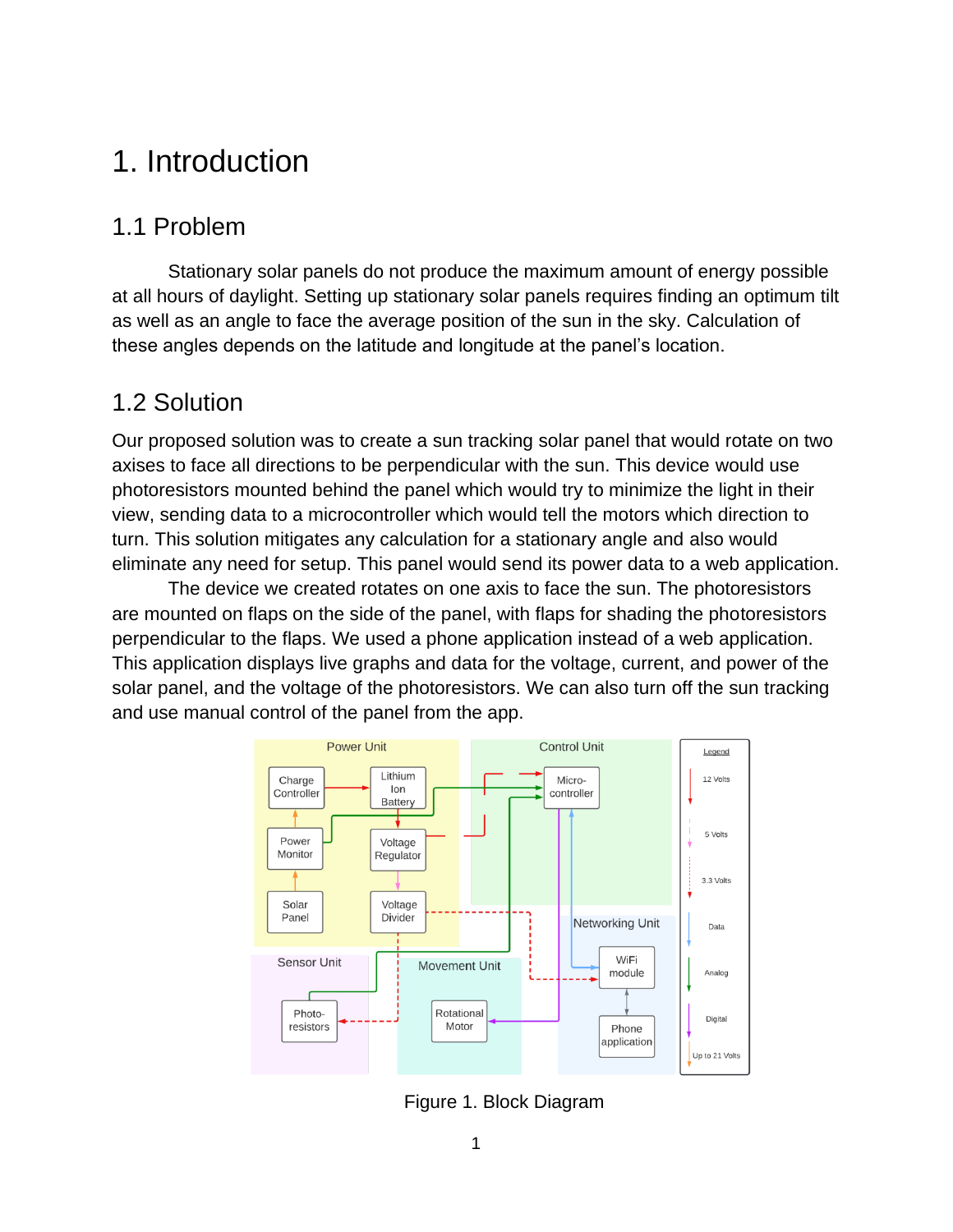

Figure 2. Our Sun Tracking Solar Panel

| $\leftarrow$             | Solar Panel Data App &                     |          |
|--------------------------|--------------------------------------------|----------|
| Voltage<br>$\mathcal{M}$ |                                            |          |
|                          |                                            |          |
| Current                  | Live 1h 6h 1d 1w 1M 3M                     | <b>C</b> |
| ×                        |                                            |          |
| Power<br>×               | Live 1h 6h 1d 1w 1M 3M                     | <b>Z</b> |
| Voltage                  | Live 1h 6h 1d 1w 1M 3M<br>Current<br>Power | ロ        |
| $12.6^\mathrm{v}$        | 4.45 <sup>mt</sup><br>$0.06$ <sup>w</sup>  |          |
| East: 3.28               |                                            |          |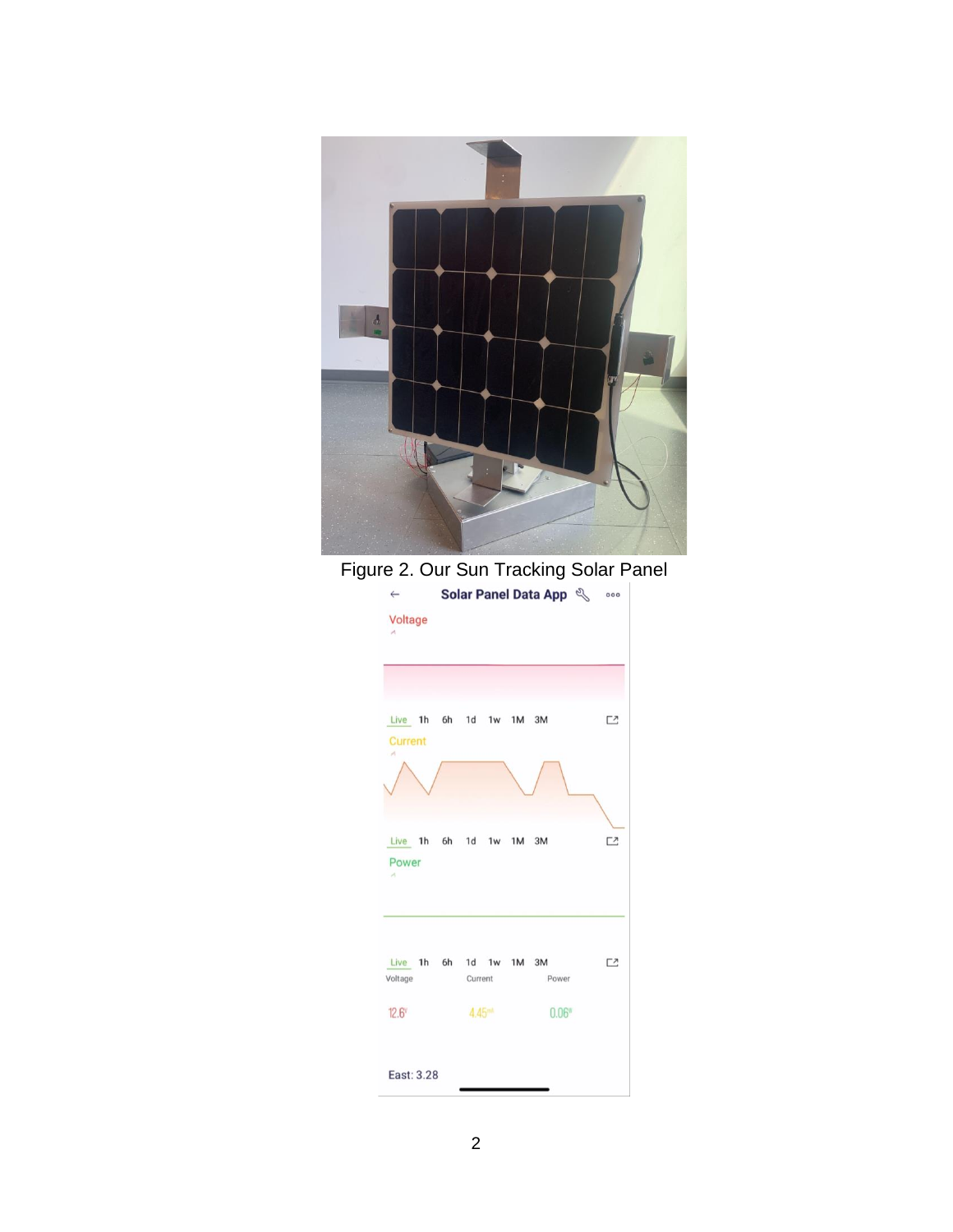### <span id="page-6-0"></span>1.4 High Level Requirements

- The panel must utilize the photoresistors to be perpendicular  $+/-10^{\circ}$  to the sun at all hours of the day to maximize energy production. It must perform a 180° tilt at nighttime to reset it for the morning.
- The panel must generate and store power in a battery used to power its functions, while still producing at least 15% more net power than a stationary solar panel.
- The panel must send a stream of data including the power generation and efficiency to a webapp which will display live graphs and data.

# <span id="page-6-1"></span>2. Design

## <span id="page-6-2"></span>2.1 Power Unit

#### <span id="page-6-3"></span>2.1.1 Solar Panel

The solar panel is the source of power for the circuit and also the focal point of the project. We intended to design the project so the solar panel would produce enough power to power the circuit and the motors while still supplying more power than a stationary solar panel but we're unable to actually test it. The solar panel is mounted on a frame which angles with the tilt motor and rotates with the rotation motor. Our tilt motor didn't end up functioning so the solar panel was stationary on the tilt axis, but still had about a 30 degree tilt.

#### <span id="page-6-4"></span>2.1.2 Power Converter

The power converter circuit converts the power from the solar panel into voltage that works with our microcontroller and other components. We intended on having 12 volt, 5 volt, and 3.3 volt regulators, but when testing those, they burnt out in our pcb, bringing up the traces with it, so we moved them onto a perfboard. We purchased better regulators from the supply center, but they did not have a 3.3 volt regulator so we used the output of the 5 volt regulator and made a voltage divider to bring it down to 3.3 volts.

#### <span id="page-6-5"></span>2.1.3 Battery

The 12 V battery is charged by the solar panel, also serving as a load for the power monitor to track current. The battery is connected to the battery output of the charge controller. This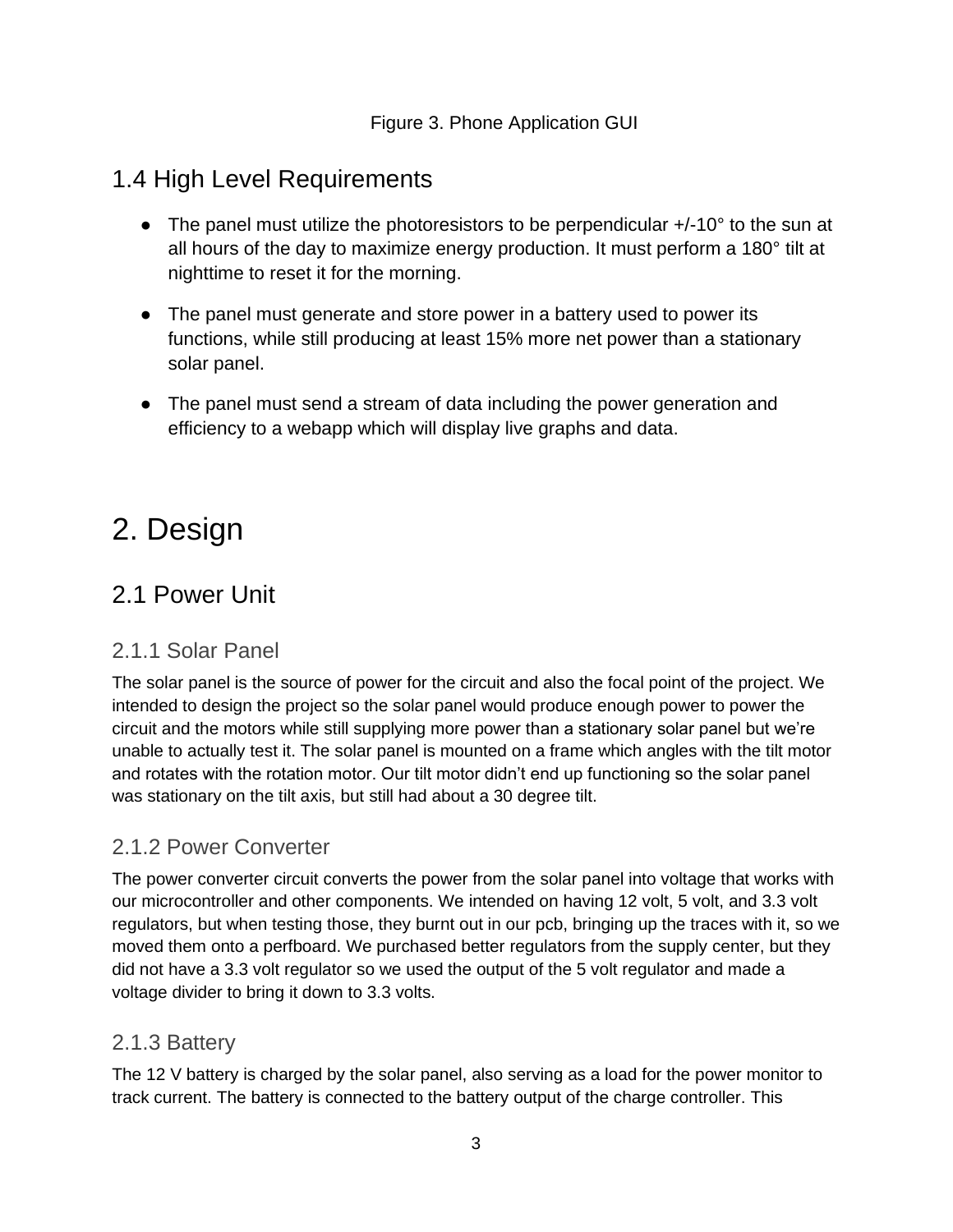functioned well, and the battery was able to be charged, as well as discharged when needed to power anything else.

## 2.2 Control Unit

#### <span id="page-7-0"></span>2.2.1 Microcontroller

The microcontroller used for this project is an ATmega328P. This microcontroller was intended to be used on our PCB, running on 5V. However, due to complications, an ATmega328P on an Arduino RedBoard is used to run our sun tracking algorithm.

The microcontroller was programmed with an algorithm to use feedback from the photoresistors to position the solar panel in an optimal position to produce power. The microcontroller reads a collection of sample voltages from the photoresistors, and calculates the average value. Then the percent difference of the photoresistors on the same axis is calculated. If the percent difference is greater than a set threshold, the microcontroller will decide to turn the panel across that axis. If both values are greater than the threshold, the microcontroller will choose to move the panel in the direction of the greater difference. A high and low signal is sent to the power and ground pins of the motor to turn the motor one direction, and the reverse is sent to turn the motor the opposite direction.The direction the panel is turned is always in the direction corresponding to the photoresistor with the smaller voltage read. The duration of rotation is always one second per update. By determining the time needed to rotate 360 degrees, we can calculate how many times we can rotate the panel in a direction before we decide to prevent it going any further to avoid tangling wires.

We also use the microcontroller to send statistics from the power chip to the Wi-Fi module to be displayed on the phone application. The voltage and current going through the power chip directly from the solar panel is read by the microcontroller. The microcontroller then outputs these values to the Wi-Fi module.

## <span id="page-7-1"></span>2.3 Sensor Unit

#### <span id="page-7-2"></span>2.3.1 Photoresistors

The photoresistors were originally designed to be on our PCB, but since we had issues with the microcontroller, we put them on a separate breadboard. The photoresistors lie on either side of the panel and long wires are connected to a breadboard which has a voltage divider which sends an output to the microcontroller to record voltage of the photoresistors. A flap is on either side of the panel which shades the photoresistors when the panel is not aligned perpendicular with the sun, causing the voltage to go down. The photoresistors worked as intended, allowing us to track the sun.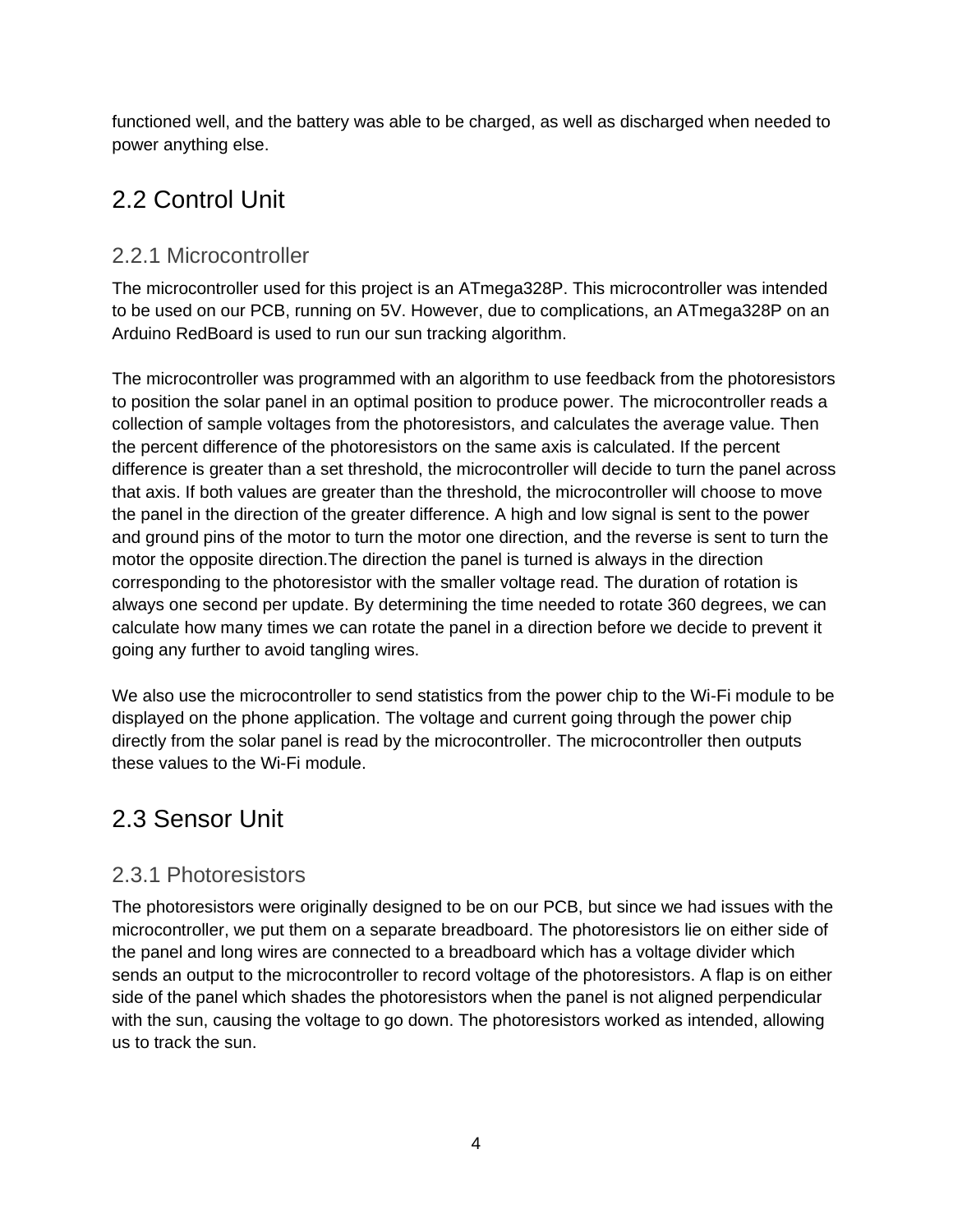#### 2.3.2 Power Monitor

The output of the solar panel goes into the PCB, where it then goes into the power monitor chip as well as a voltage divider circuit. The voltage divider circuit brings the voltage of the panel down to 5 volts or less, allowing the microcontroller to be able to read it with an analog pin. The power monitor chip has a shunt resistor and other components inside it which allow us to connect its output up the microcontroller and record the current of the solar panel. This all worked as intended.

## <span id="page-8-0"></span>2.4 Movement Unit

#### <span id="page-8-1"></span>2.4.1 Rotational Motor

The rotational motor's purpose is to rotate the arm holding the solar panel. It is a 12 volt gear motor, designed to turn the solar panel approximately 180 degrees in either direction from its fixed starting position. This ensures the solar panel can face in all directions to maximize its potential energy production. Also, this prevents the wires connecting the photoresistors and solar panel to the circuit in the base do not get tangled up.

#### <span id="page-8-2"></span>2.4.2 Tilt Motor

The intended function of the tilt motor is to tilt the solar panel up and down. The motor used is the same as the rotational motor, a 12V gear motor, however this was not strong enough to tilt the solar panel. Given the weight of the frame and panel, a motor with a higher gear ratio would be needed to tilt and hold the solar panel up. The tilt motor should rotate the tilt motor 90 degrees in either direction from a starting position perpendicular to the arm.

## <span id="page-8-3"></span>2.5 Networking Unit

#### <span id="page-8-4"></span>2.5.1 Wifi Module

The wifi module serves as a middleman between the phone application and the microcontroller. The wifi module was intended to be on the PCB, but we made some wiring mistakes, so we moved that onto the same breadboard as the photoresistors. It was first programmed with AT commands to be set up for our uses. We used the arduino serial monitor to send these commands. Then, it was set up to work with wifi. We weren't able to connect with the school wifi because it is an enterprise network, so we just used a hotspot to connect to. The wifi module uses TCP/IP to connect to wifi and send data. This module was tricky to set up with the AT commands, but once it was working it worked well with the phone application.

#### 2.5.2 Phone Application

We used the Blynk API and application for our project. We originally were going to do a web application, but decided a phone application would work better, considering we would be doing testing outside. We set up an account with Blynk and then set up virtual pins on the Blynk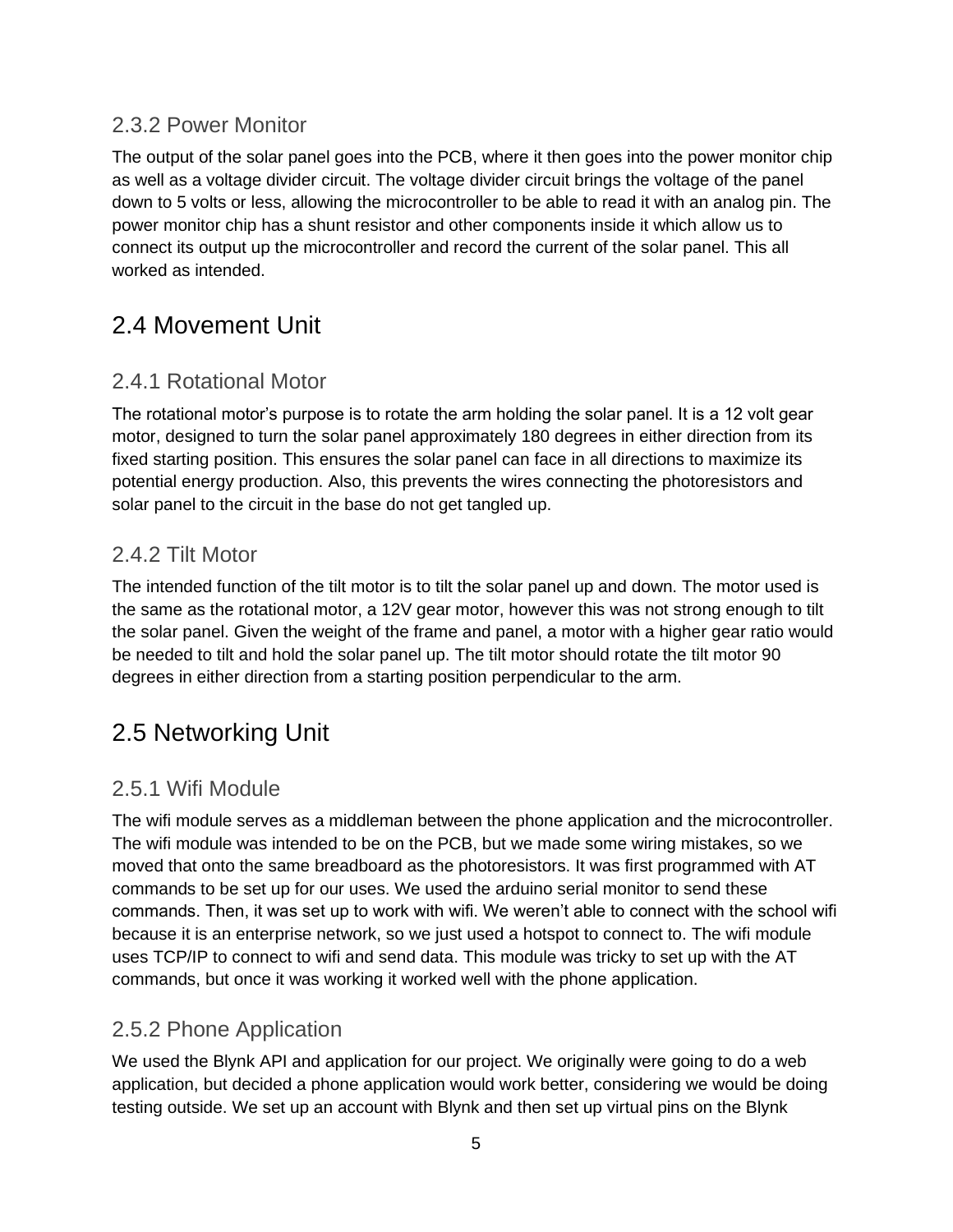website, which we can use as virtual Arduino pins we can use as inputs or outputs. Then, in the code for the microcontroller, we set up functions with timers which would send data whenever the timer was triggered, for use it was twice a second. We used pins to record data which was sent to the microcontroller. Then we just have to connect a phone to the same wifi, aka the hotspot, that we use for the wifi module and open the Blynk app. We set up graphs with the virtual pins. The phone application displays live graphs of the solar panel voltage, current, and power, and the photoresistors' voltage. We also have buttons on the phone which send signals to the microcontroller that allow us to turn off the sun tracking functions, as well as take over manual control and send it rotating clockwise and counterclockwise with buttons on the app. This app worked much better than we predicted.

# <span id="page-9-0"></span>3. Design Verification

## <span id="page-9-1"></span>3.1 Power Unit

#### <span id="page-9-2"></span>3.1.1 Solar Panel

To verify the solar panel, we put it out in broad daylight and measured the output using a multimeter. It outputted 350-590 mA and 12 to 18V in direct sunlight and was able to charge a battery.

#### <span id="page-9-3"></span>3.1.2 Power Converter

To verify that the power converter outputs the different voltage levels required for the different components, we used a multimeter to measure each voltage level.

#### <span id="page-9-4"></span>3.1.3 Battery

To verify we measured the appropriate voltage out of the battery, we measured the voltage of the battery with a multimeter and observed that the voltage was the correct value.

## <span id="page-9-5"></span>3.2 Control Unit

#### <span id="page-9-6"></span>3.2.1 Microcontroller

We tested the functionality of our microcontroller by first uploading a basic algorithm for testing. This included sending different controlled voltages to the digital pins, and printing to screen these values. To verify that we could correctly send signals, we tested sending different voltages directly from the microcontroller to the motors to make sure they could be controlled properly.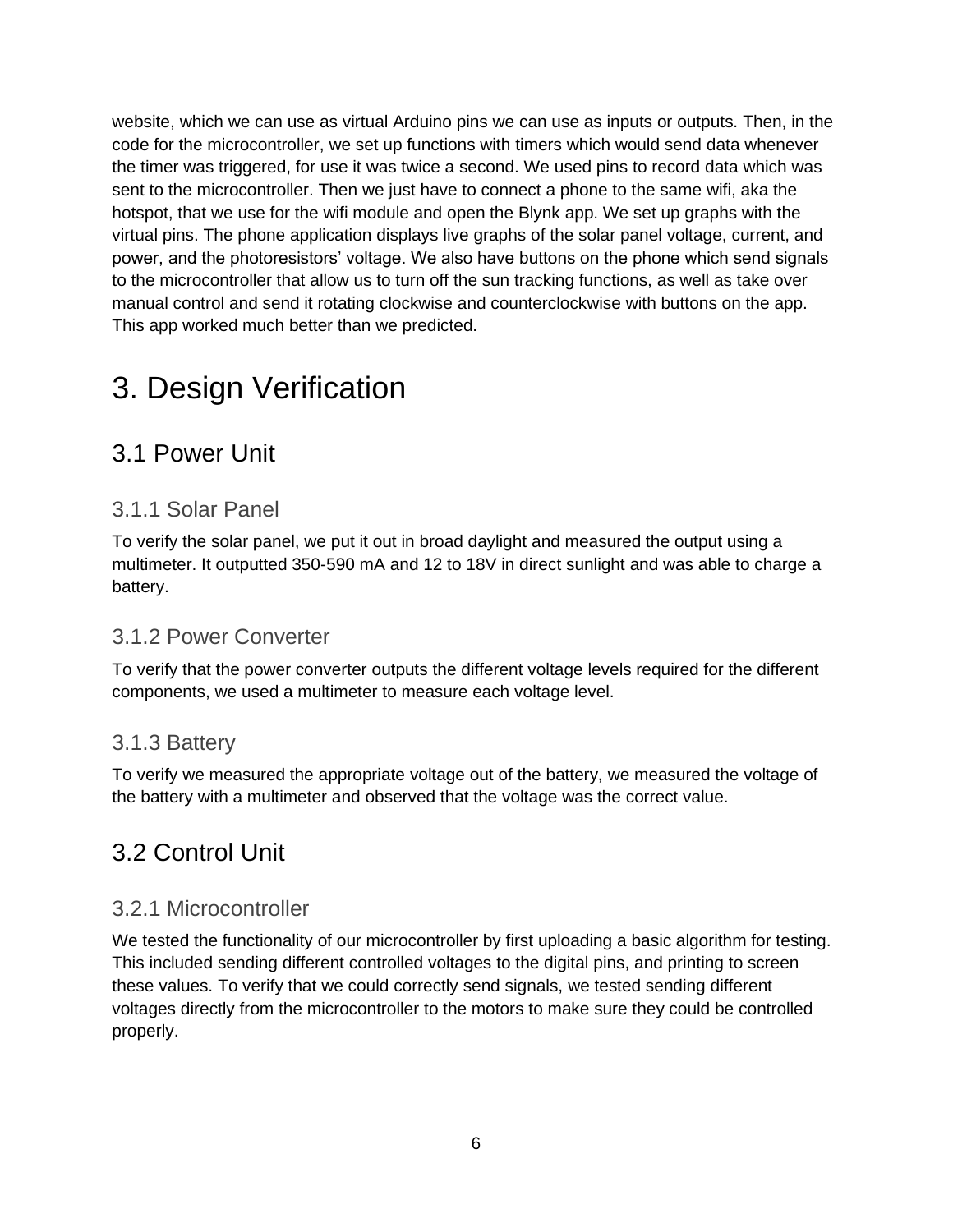## <span id="page-10-0"></span>3.3 Sensor Unit

#### <span id="page-10-1"></span>3.3.1 Photoresistors

To verify the photoresistors worked as intended, first we measured their resistance at maximum illumination and measured the resistance of the photoresistors to be between 5.4 and 12.6 kΩ. Then we completely covered the photoresistors and measured the resistance to be at least 1 MΩ. Then, to verify that the voltage across the photoresistors changed as their illumination changed, we used them in a voltage divider and measured that the voltage across them would increase as their illumination increased and their resistance decreased. We also measured that the voltage across the photoresistors decreased as their illumination decreased and their resistance increased.

#### 3.3.2 Power Monitor

To verify that we could use the power monitor to measure the voltage and current generated by the solar panel, we connected the power monitor to the solar panel and the microcontroller. We used the microcontroller to visualize the voltage and current generated by the solar panel. We then manually measured the voltage and current generated by the solar panel with a multimeter and verified the values measured by the multimeter were equal to the values measured by the power monitor.

## <span id="page-10-2"></span>3.4 Movement Unit

#### <span id="page-10-3"></span>3.4.1 Rotational Motor

To verify that the rotational motor worked as intended, we connected the motor to the power supply in the lab. Starting from a low voltage, we slowly increased it to the maximum voltage of 12 volts to verify that the motors would turn as intended. We also tested reversing the polarity of the voltage to verify that the motor would turn the opposite direction as well. Once attached to the solar panel structure, we performed the test again to ensure that the motor would turn the solar panel.

#### <span id="page-10-4"></span>3.4.2 Tilt Motor

The tilt motor was tested in the same way as the rotational motor, by sending a controlled voltage to the motor with a power supply. However, when attached to the structure, the motor could not generate enough torque to lift the solar panel more than a few centimeters.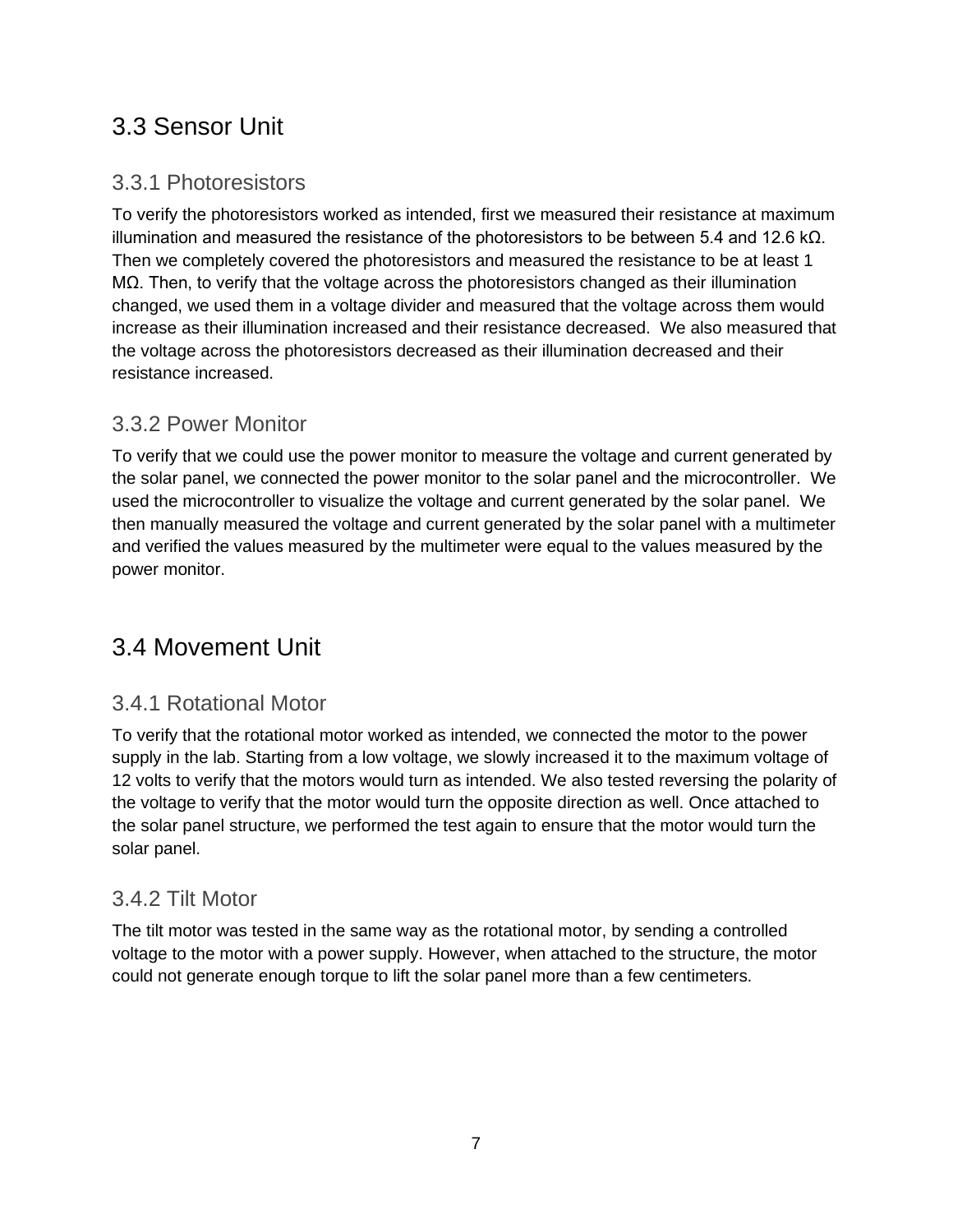## <span id="page-11-0"></span>3.5 Networking Unit

#### <span id="page-11-1"></span>3.5.1 Wifi Module

To verify the wifi module was set up the correct way for our uses, we used the Arduino serial monitor. When sending an AT command from the monitor, the wifi module needed to reply with readable English and say OK at the end of any message. All of the AT commands worked and it was set up to connect to wifi. Then, when setting up the wifi, the serial monitor must display the name of the wifi network and say it is ready to send messages. It would say it was ready and we would check the connections of the hotspot to confirm that the module was indeed connected. When connected, the hotspot would say that ESP8266 was connected to the network. We would verify that it was sending messages via the app, when the app said that our device was ready for connection.

#### <span id="page-11-2"></span>3.5.2 Phone Application

<span id="page-11-3"></span>To make sure the phone application was connected to the wifi module and thus the microcontroller, we set up an LED to one of the pins of the microcontroller and set up a virtual pin within Blynk and the microcontroller code. We set up a button within the app with a switch for the LED. When we were able to press the button and turn on the LED with at most .25 seconds of delay, we verified it was connected. To verify that it was getting live data, we connected a power supply to a microcontroller pin and set up a virtual pin for that pin. Then we set up a graph on the app for that pin's voltage. We changed the voltage and would check that the app would update within a second.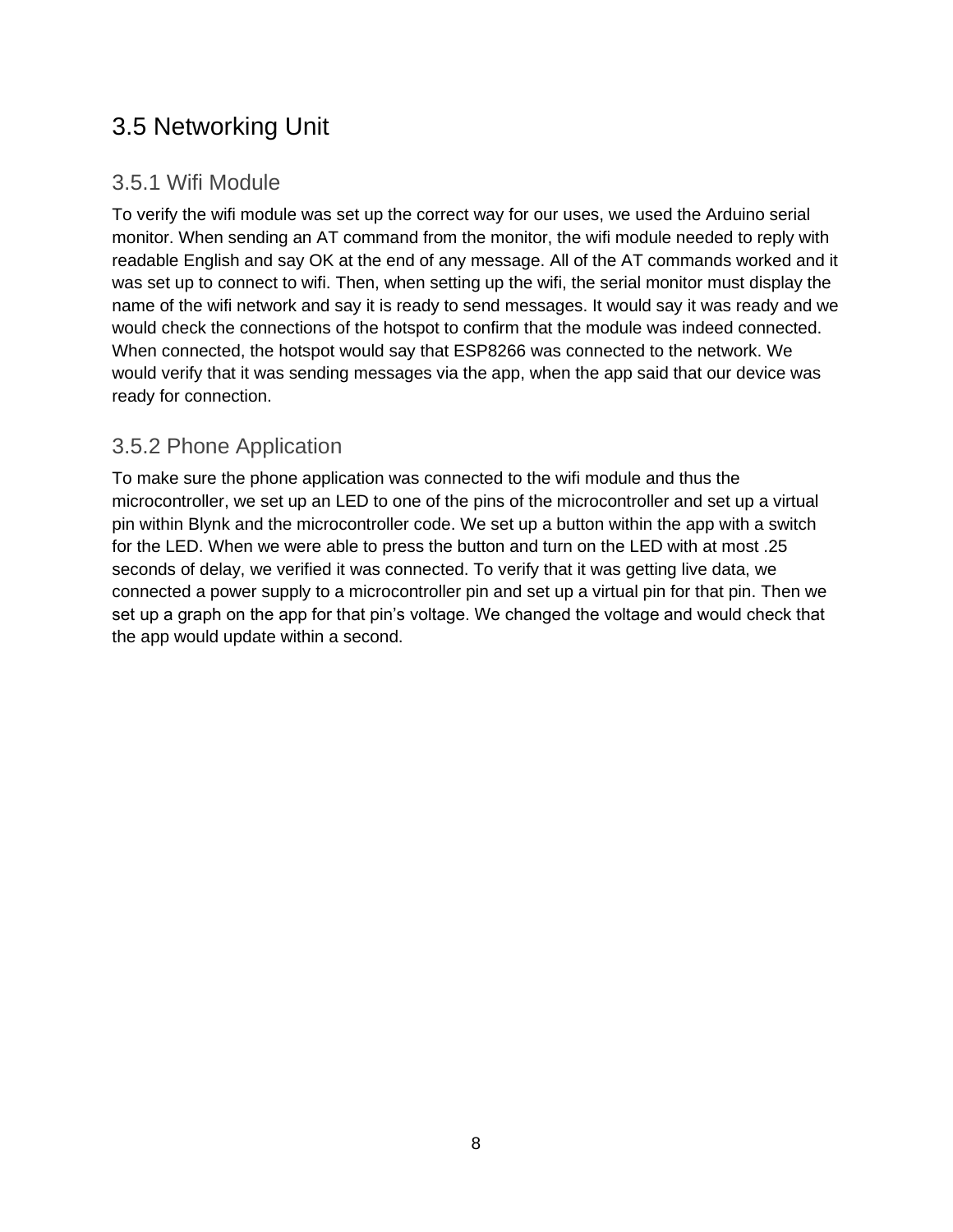# 4. Costs and Schedule

## 4.1 Parts

| Part                                      | <b>Part Name</b>                                                        | Quantit<br>y   | Price   |
|-------------------------------------------|-------------------------------------------------------------------------|----------------|---------|
| Motor                                     | GEARMOTOR 100 RPM 12V<br><b>METAL</b>                                   | $\overline{2}$ | \$36.95 |
| <b>Motor Driver</b>                       | DUAL H-BRIDGE MOTOR DRIVER<br><b>WHICH</b>                              | $\mathbf{1}$   | \$2.74  |
| Wifi module                               | ESP8266 (4MB Flash)                                                     | $\mathbf{1}$   | \$6.95  |
| Power chip (unused)                       | NOYITO INA226 Bi-Directional<br><b>Current and Power Monitor Module</b> | $\mathbf{1}$   | \$9.80  |
| Power chip (used)                         | <b>ACS723</b>                                                           | $\mathbf{1}$   | \$4.51  |
| Microcontroller                           | ATMEGA328-AU TQFP                                                       | 1              | \$4.99  |
| <b>Arduino Redboard</b>                   | DEV-12757                                                               | $\mathbf{1}$   | \$14.76 |
| Photoresistors                            | NORPS-12 LDR, 1 Mohm,<br>250 mW, 320 V                                  | 6              | \$3.16  |
| 5 V voltage regulator<br>(unused)         | IC REG LINEAR 5V 100MA TO92-3                                           | $\overline{1}$ | \$0.52  |
| 3.3 V voltage regulator<br>(unused)       | IC REG LINEAR 3.3V 100MA<br>TO92-3                                      | 1              | \$0.44  |
| 12 V voltage regulator<br>(unused)        | IC REG LINEAR 12V 100MA TO92-<br>3                                      | $\mathbf{1}$   | \$0.44  |
| 5 V voltage regulator<br>(used)           | LM7805ACT-ND                                                            | 1              | \$0.63  |
| 12 V voltage regulator<br>(used)          | <b>MC7812CT</b>                                                         | 1              | \$0.58  |
| <b>Battery</b>                            | 12V 3.6A lithium ion battery                                            | $\mathbf{1}$   | Free    |
| Charge controller                         | Sunworks PWM charge controller                                          | 1              | Free    |
| 10 kohm surface mount<br><b>Resistors</b> | Thick Film Resistors - SMD 10<br>kOhms 250 mW 1206 5%                   | 10             | \$0.11  |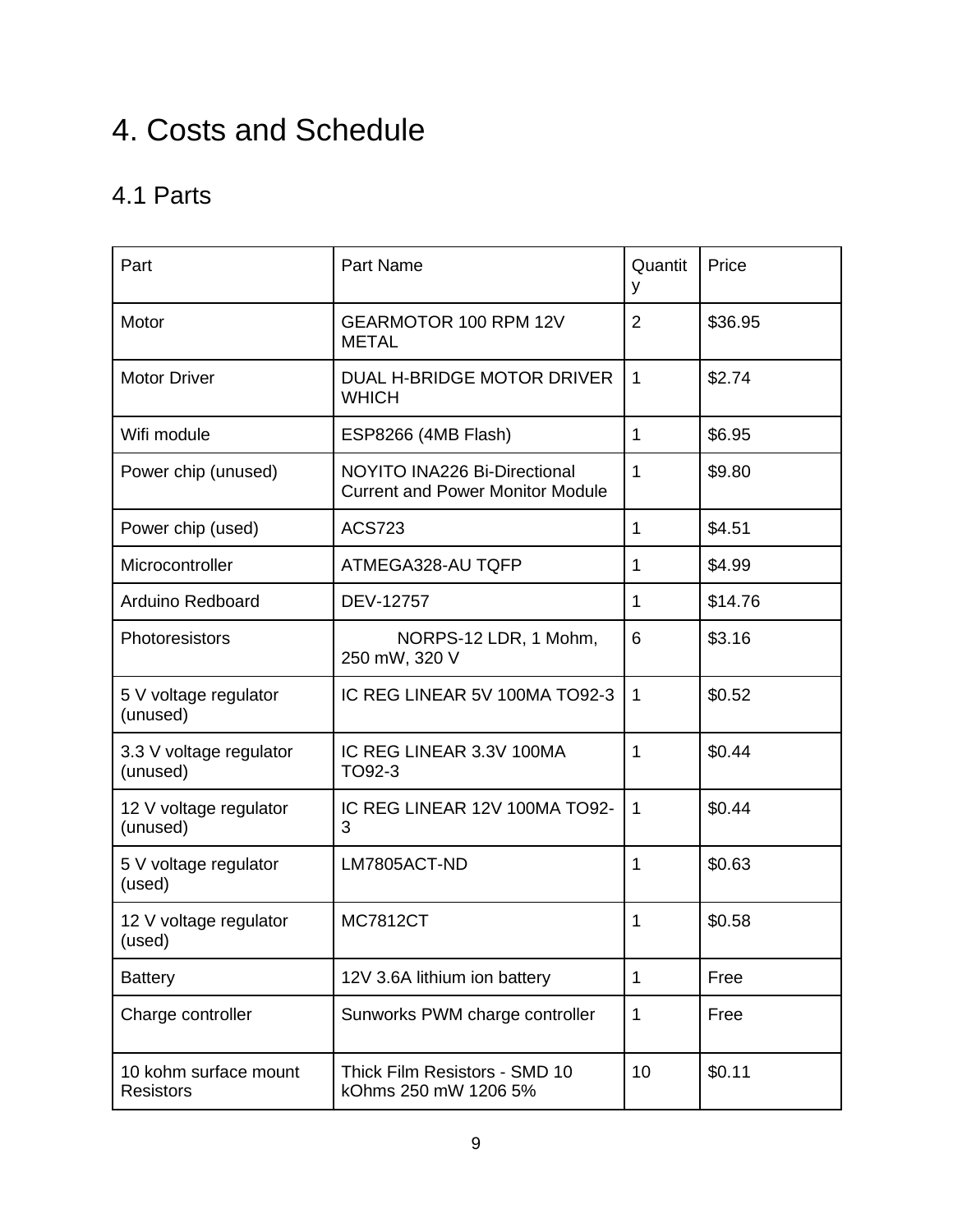| 1 uF surface mount<br>capacitors | <b>Multilayer Ceramic Capacitors</b><br>MLCC - SMD/SMT 10V 1uF X7R<br>0805 10% Flex Soft | 10 | \$0.75  |
|----------------------------------|------------------------------------------------------------------------------------------|----|---------|
| <b>Solar Panel</b>               | n/a                                                                                      | 1  | Free    |
| Programmer                       | ATMEL 51 AVR USB ISP ASP                                                                 | 1  | \$10.89 |
| 3.8 kOhm resistor                | RES SMD 10K OHM 5% 1/3W 0805                                                             | 5  | \$0.83  |
| 4.7 kOhm resistor                | RES 3.83 KOHMS 0.1% 1/5W 0805                                                            | 5  | \$0.10  |
| 1 kOhm resistor                  | RES SMD 4.7K OHM 5% 1/3W<br>0805                                                         | 5  | \$0.14  |
| 2 kOhm resistor                  | RES SMD 1K OHM 1% 1/3W 0805                                                              | 5  | \$0.20  |
| 1 uF capacitor                   | RES SMD 2K OHM 5% 0.4W 0805                                                              | 10 | \$0.33  |
| 22p capacitor                    | CAP CER 1UF 50V X7R 0805                                                                 | 10 | \$0.03  |
| 0.1 uF capacitor                 | CAP CER 22PF 25V C0G/NP0<br>0201                                                         | 10 | \$0.12  |
| 1 nF capacitor                   | CAP CER 0.1UF 50V X7R 0805                                                               | 10 | \$0.08  |
| <b>Screw terminals</b>           | 9.52 MM TERMINAL BLOCK,<br><b>HORIZONT</b>                                               | 4  | \$1.69  |
| Diode                            | DIODE SCHOTTKY 20V 500MA<br>SOD123                                                       | 5  | \$0.35  |
| Jumper                           | Jumper - 2 Pin                                                                           | 2  | \$0.35  |
| Oscillator                       | CRYSTAL 16.0000MHZ 12PF SMD                                                              | 3  | \$0.84  |

## 4.2 Labor

A University of Illinois ECE graduate makes on average \$105,879 [0]. With 2080 working hours in a year that makes the hourly wage \$50.90/hr. We each plan to spend at least 10 hours working on this project a week and with 9 weeks left before the project demo that makes \$50.90/hr \* 10 hrs/week \* 3 people \* 9 weeks = \$13,743 in labor costs.

## 4.3 Schedule

| ______<br>_____ |  |
|-----------------|--|
|-----------------|--|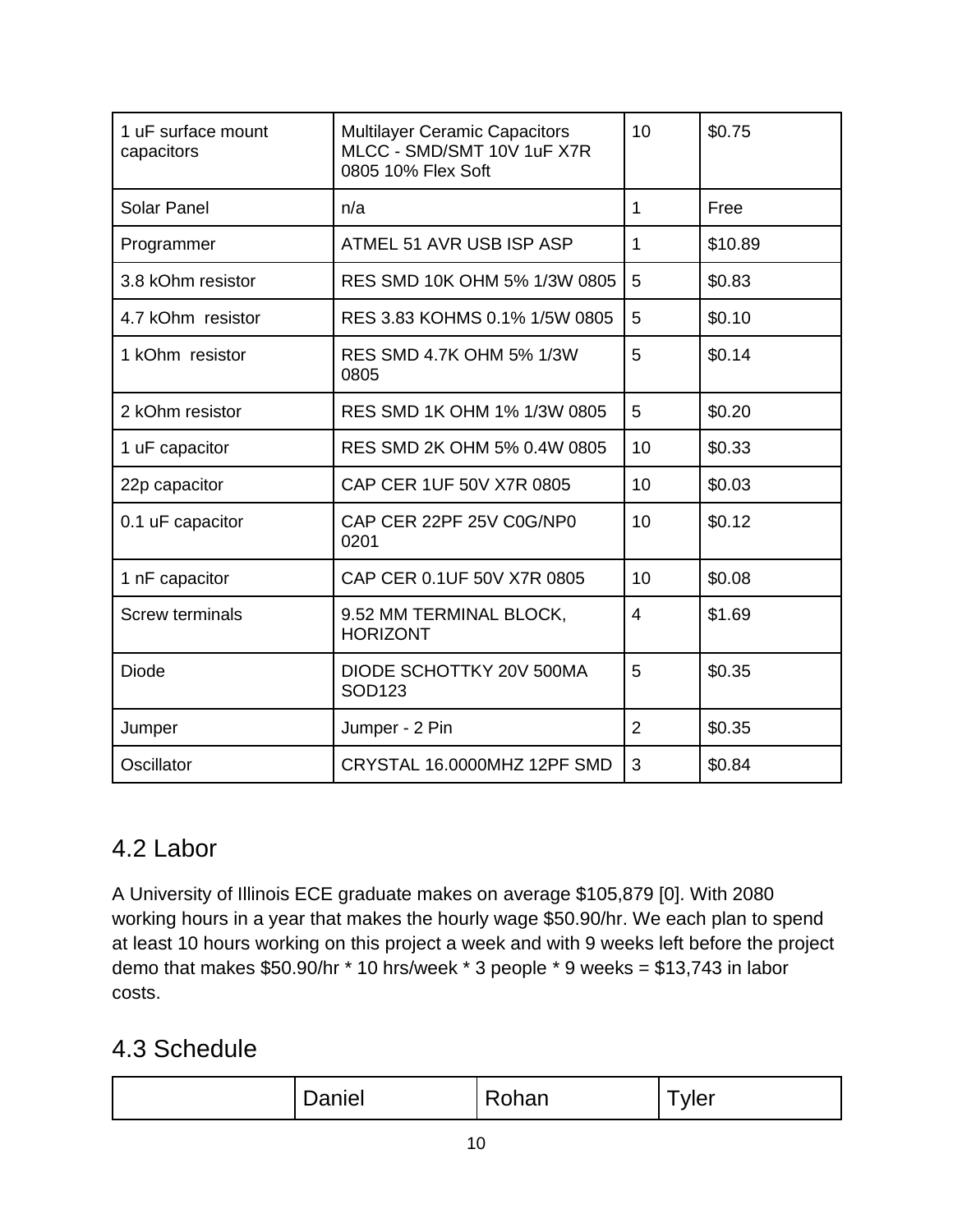| 2/21 | Design Doc/PCB                                         | Design doc/PCB                         | Design doc/PCB                             |
|------|--------------------------------------------------------|----------------------------------------|--------------------------------------------|
| 2/28 | Order parts                                            | <b>Test/simulate PCB</b>               | <b>Finalize PCB</b>                        |
| 3/7  | Talk to machine<br>shop                                | <b>Test/simulate PCB</b>               | Research<br>programming<br>microcontroller |
| 3/14 | Start web app                                          | <b>Test PCB</b>                        | Program<br>microcontroller                 |
| 3/21 | Work on integrating<br>web app with<br>microcontroller | Make PCB revision                      | <b>Test PCB with</b><br>microcontroller    |
| 3/28 | Combine modules                                        | <b>Combine modules</b>                 | Combine modules                            |
| 4/4  | Final assembly                                         | Final assembly                         | Final assembly                             |
| 4/11 | Testing                                                | Testing                                | Testing                                    |
| 4/18 | Mock demo                                              | Mock demo                              | Mock demo                                  |
| 4/25 | Demonstration                                          | Demonstration                          | Demonstration                              |
| 5/2  | Presentation and<br>final paper                        | <b>Presentation and</b><br>final paper | <b>Presentation and</b><br>final paper     |

# 5. Conclusion

#### 5.1 Accomplishments

Theoretically, our completed project functioned as intended, with the exception of the tilt functionality. We successfully programmed the microcontroller to read values from photoresistors, parse the data, and correctly decide which direction to move the panel to increase energy production. The project was also capable of sending live data of the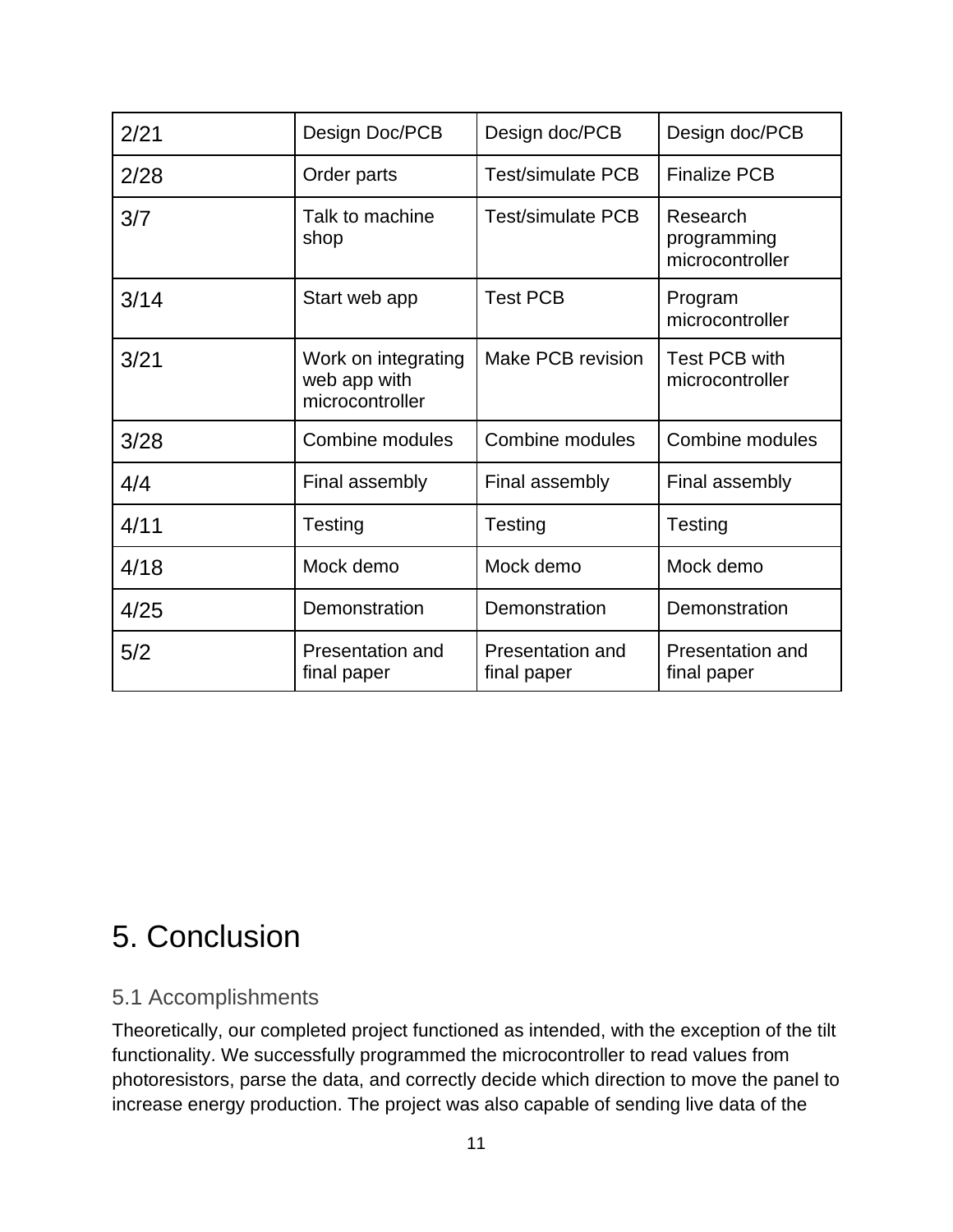solar panel's power statistics to our phone application. Our phone application was also capable of controlling the motors for turning the solar panel, as well as capable of toggling on and off the sun tracking algorithm. The only shortcoming was the functionality of the tilt motor, which could not generate enough torque to tilt the solar panel up.

#### 5.2 Uncertainties

While the majority of our project did work, there were still some areas that were not fully functional. We were not able to test the solar panel over a whole day or against a stationary panel so we're not totally sure how well it performs over a stationary panel. Also with the tilt motor not working we're not sure how well it would live up to our projections. Also, we didn't get the whole circuit on a PCB which we planned on using as a load, and our battery was fully charged, so we didn't get the maximum power output we could've.

#### 5.3 Future Work

Going forward, the most immediate and impactful improvement would be implementing a motor that could generate more torque to tilt the solar panel. Being able to tilt towards the sky would drastically improve the power generation, especially around midday when the sun is at its peak. Also, the flaps used to shade the photoresistors could be improved by adding more cover with a less reflective surface. We could also replace the PWM charge controller with an MPPT charge controller for more charge efficiency.

We would also like to improve the circuit components used in the project, as well as have a better way of securing the components within the solar panel structure. This could be done by having all the circuit components on a single printed circuit board, rather than on several breadboards. For mounting the components, we would design a metal panel that could be attached to the bottom of the base of the structure. We would be able to mount the circuit components to this panel, and have them hidden within the base.

#### 5.4 Ethical Considerations

Section 1.1 of the IEEE Code of Ethics states: "to hold paramount the safety, health, and welfare of the public, to strive to comply with ethical design and sustainable development practices, to protect the privacy of others, and to disclose promptly factors that might endanger the public or the environment" [2]. This relates to our project because we will be working with lithium ion batteries and electrical power. We will uphold Section 1.1 of the Code of Ethics and make sure to follow safety procedures with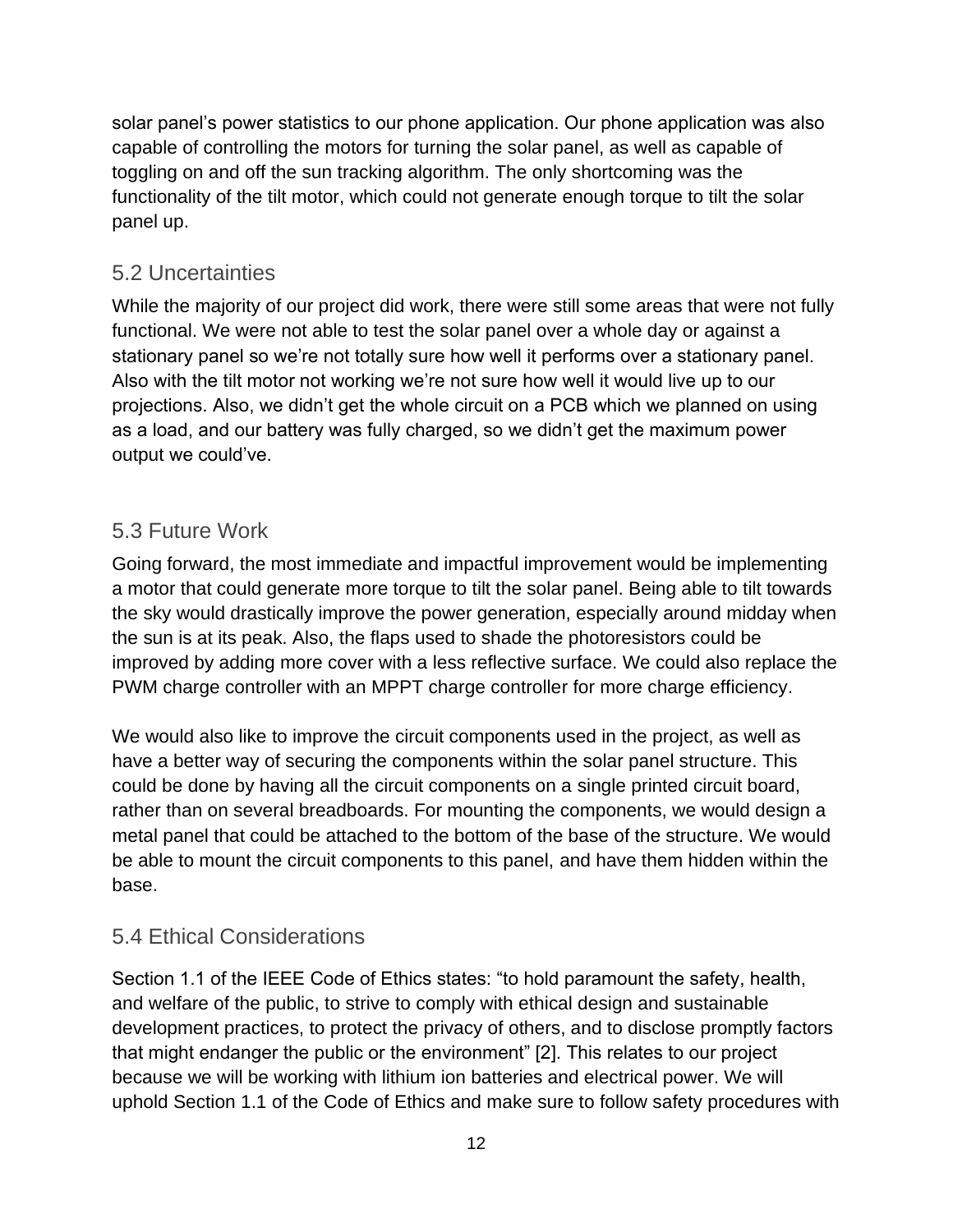<span id="page-16-0"></span>our battery. Also, we will keep in mind the sometimes questionable ethics of solar panels. Polysilicon, a key component of solar panels, has a lot of poor environmental and labor practices where it is mined [3]. Also, the recycling of solar panels limits their ideal use for environmental sustainability [4].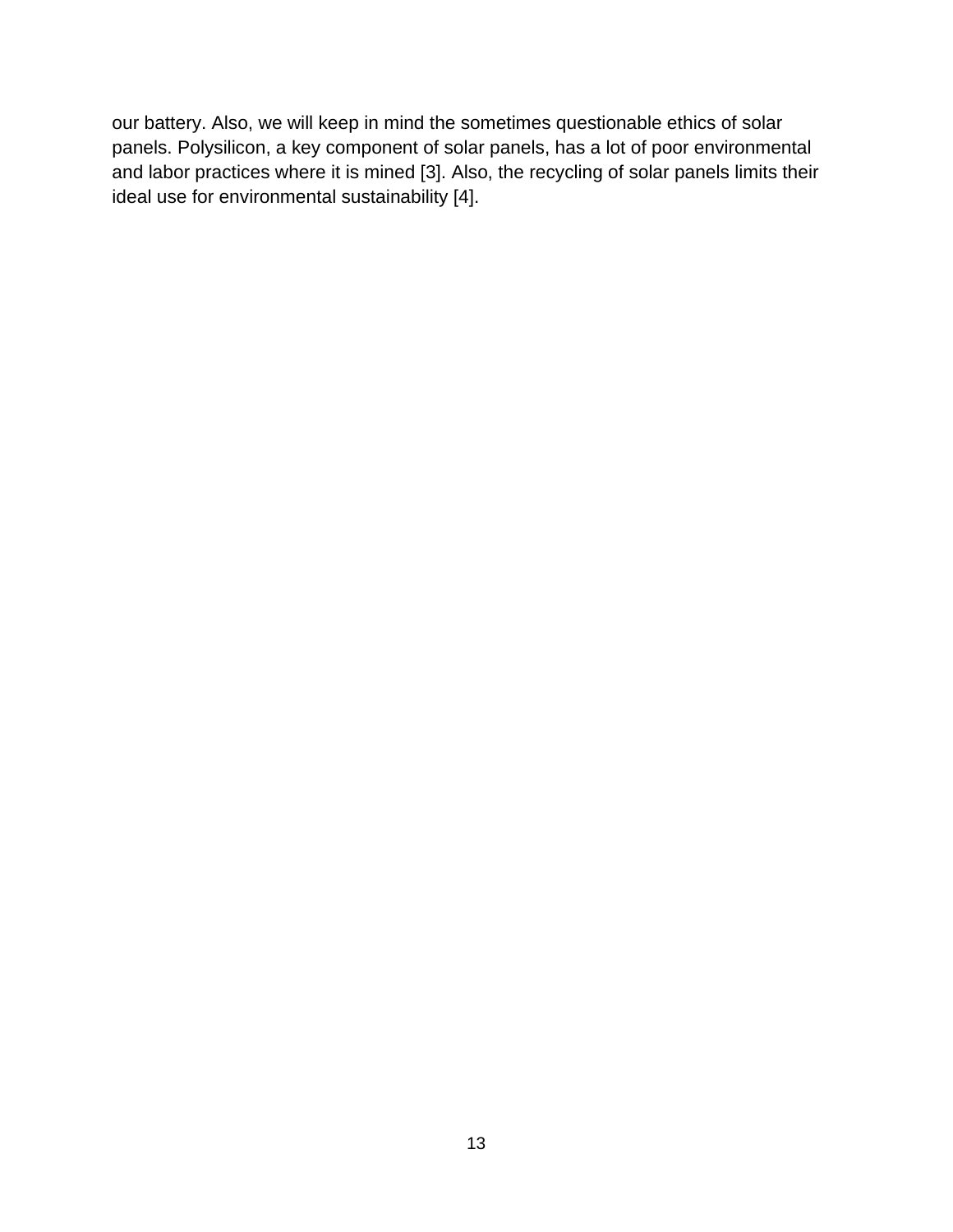# **References**

[1] "Data Portal," *Engineering Career Services*. [Online]. Available: https://ecs.engineering.illinois.edu/data-portal/. [Accessed: 24-Feb-2022].

[2] "IEEE code of Ethics," *IEEE*. [Online]. Available: https://www.ieee.org/about/corporate/governance/p7-8.html. [Accessed: 24-Feb-2022].

[3] J. Gudmundsen, 2020 Jason Hayes | March 25, and 2020 Jack McHugh | December 18, "There are ethical concerns surrounding solar energy," *Mackinac Center*. [Online]. Available: https://www.mackinac.org/the-ethical-concerns-surrounding-solar-energy. [Accessed: 24-Feb-2022].

[4] V. Taylor, "The complicated ethics of solar power," *Mic*, 26-Oct-2021. [Online]. Available: https://www.mic.com/impact/solar-power-ethics-sustainability/amp. [Accessed: 24-Feb-2022].

# <span id="page-17-0"></span>Appendix A Circuit Schematics

Below are schematics used for the components in the project and referenced when assembling the final design.

#### A.1 Photoresistors



Figure 4. Photoresistor Circuit Schematic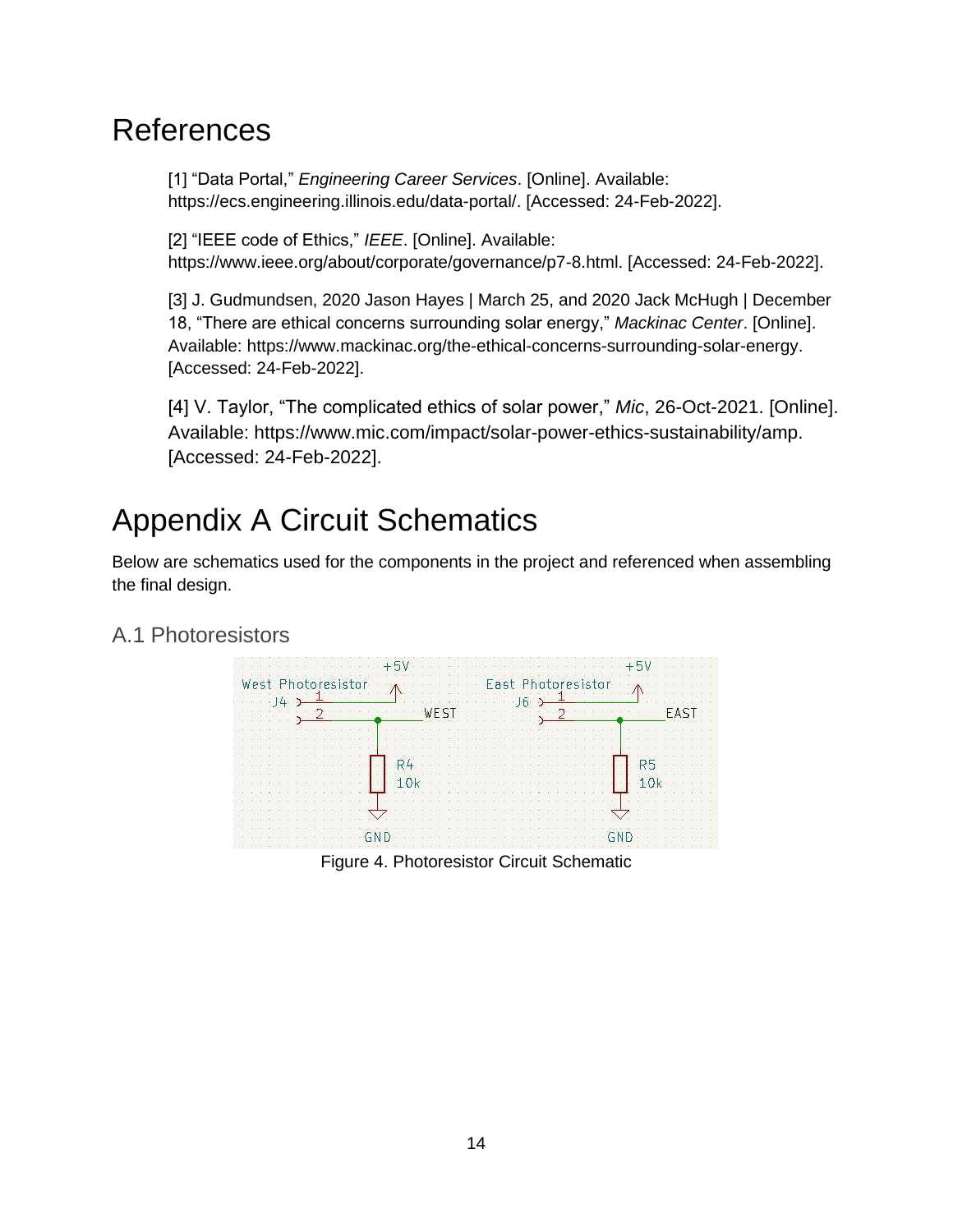#### A.2 Wifi Module



Figure 5. Wifi Module Circuit Schematic

#### A.3 Power Monitor



Figure 6. Power Monitor Circuit Schematic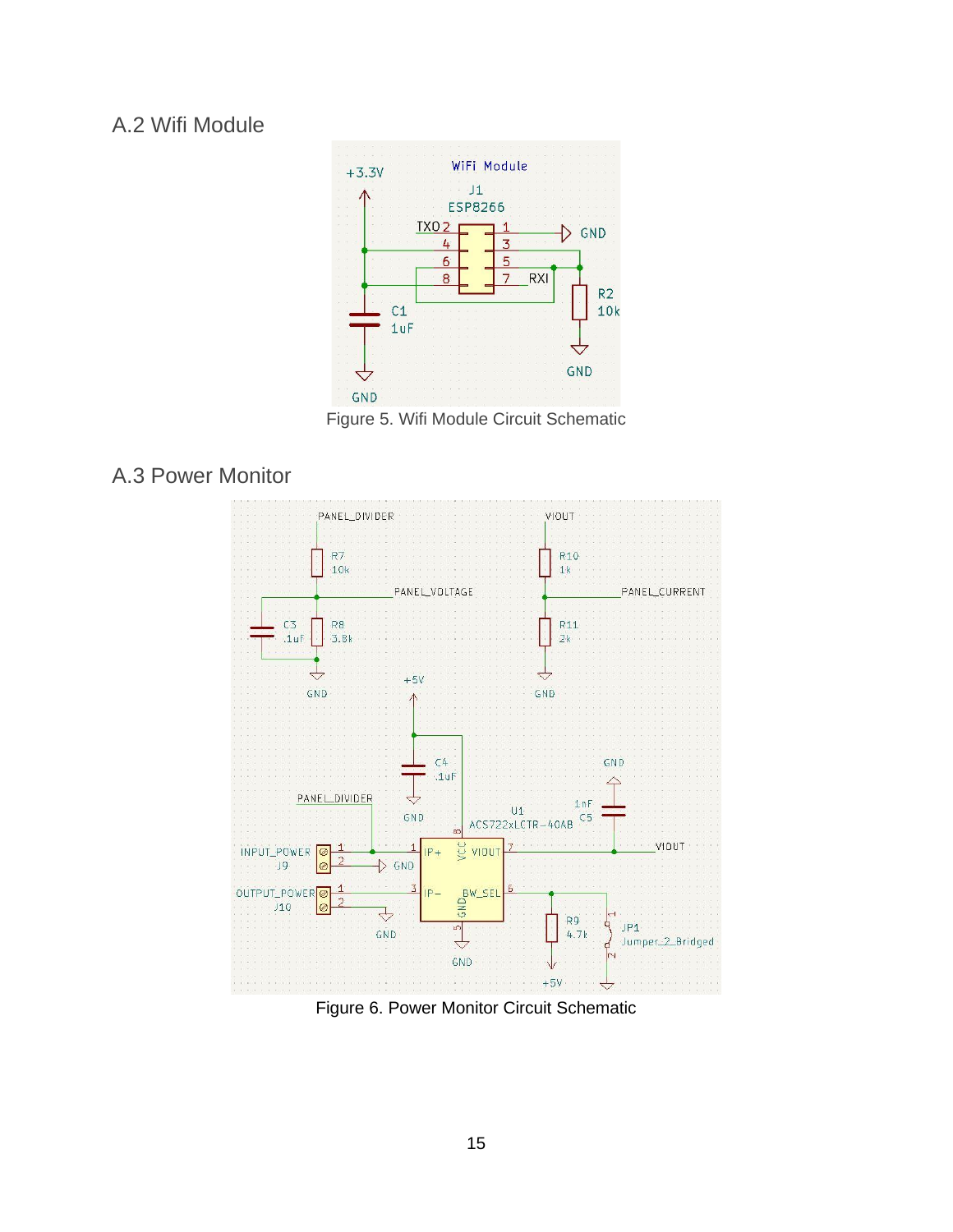# Appendix B Requirements and Verification Tables

## **Battery**

| Requirements                                                                                                                                                                               | Verification                                                                                                                                                              | Verification<br>status<br>$(Y \text{ or } N)$ |
|--------------------------------------------------------------------------------------------------------------------------------------------------------------------------------------------|---------------------------------------------------------------------------------------------------------------------------------------------------------------------------|-----------------------------------------------|
| 1. The battery will<br>receive and store<br>power from the solar<br>panel, and send it to<br>the rest of the<br>components. It must<br>supply >500 mAH of<br>charge at $12V +/-$<br>$5%$ . | 1. Connect a fully charged battery to the<br>system<br>a. Discharge battery at 100mA.<br>b. Use a voltmeter to ensure the<br>voltage remains within the 12V<br>threshold. |                                               |

### Power Converter

| <b>Requirements</b>                                                                                                       | Verification                                                                                                                                                               | Verification<br>status<br>$(Y \text{ or } N)$ |
|---------------------------------------------------------------------------------------------------------------------------|----------------------------------------------------------------------------------------------------------------------------------------------------------------------------|-----------------------------------------------|
| 1. Provides $5 \vee +/- 5\%$<br>and 3.3 V $+/- 5\%$<br>from a 12 V source<br>with currents from 0-<br>590 <sub>m</sub> A. | 1. Connect the input to a 12 V source<br>and draw 590 mA.<br>a. Measure the voltage output<br>using a multimeter to ensure it<br>is within 5 V +/- 5% or 3.3 +/-<br>$5%$ . |                                               |

#### Solar Panel

| Requirements                                                           | Verification                                                                                           | Verification<br>status<br>$(Y \text{ or } N)$ |
|------------------------------------------------------------------------|--------------------------------------------------------------------------------------------------------|-----------------------------------------------|
| 1. Outputs 350-590<br>mA between 12 and<br>18 V in direct<br>sunlight. | 1. Put the solar panel outside in direct<br>sunlight.<br>a. Measure the current using a<br>multimeter. |                                               |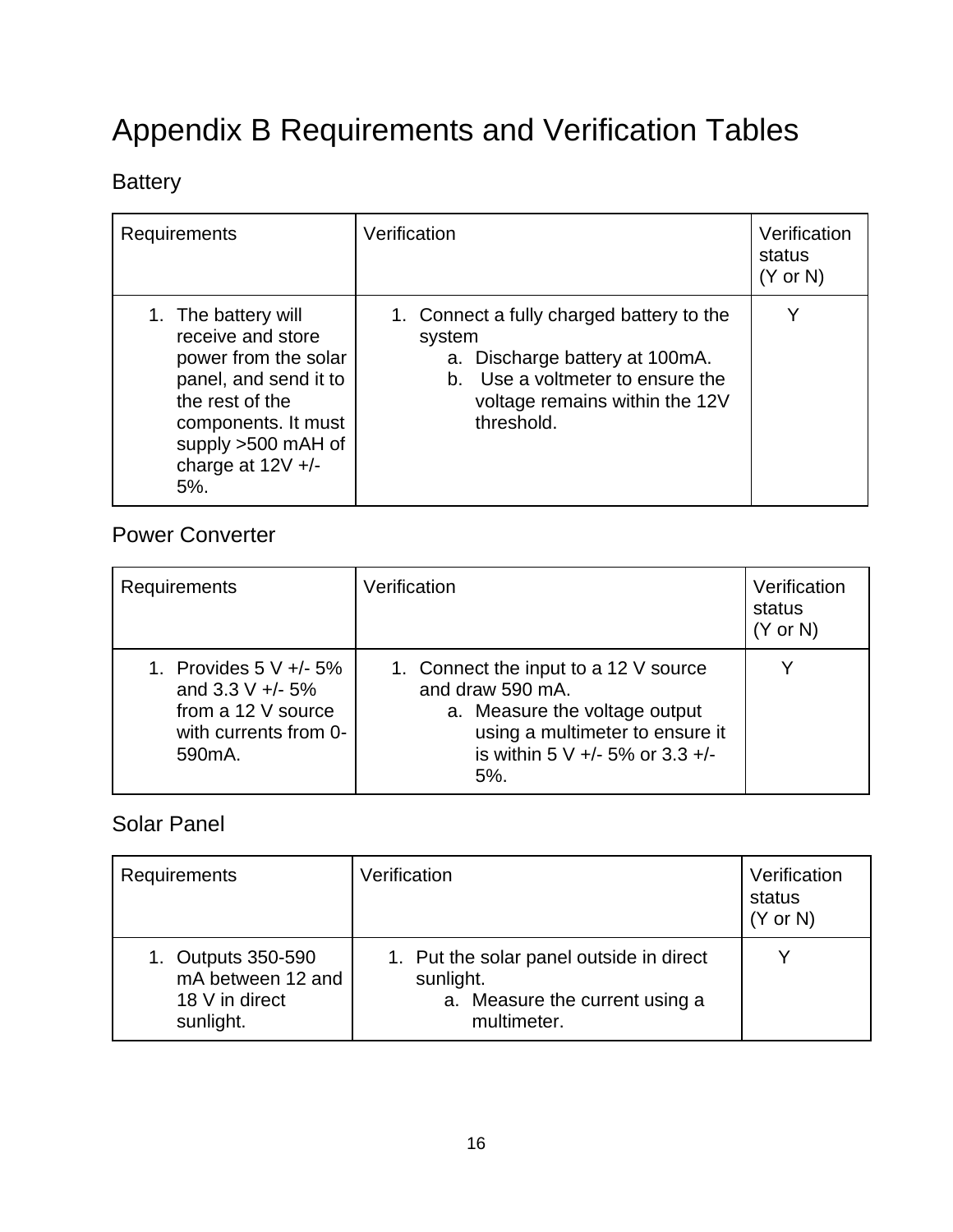### Power Monitor

| Requirements                                                        | Verification                                                                                                                                                             | Verification<br>status<br>$(Y \text{ or } N)$ |
|---------------------------------------------------------------------|--------------------------------------------------------------------------------------------------------------------------------------------------------------------------|-----------------------------------------------|
| 1. Power monitor chip<br>accurately depicts<br>voltage and current. | 1. Measure the voltage and current<br>across the solar panel using a<br>multimeter.<br>a. Verify that voltage and<br>current is within $+/-5\%$ of the<br>chip's output. |                                               |

### Microcontroller

| Requirements                                                                                                                         | Verification                                                                                                                                                                                                                                                                                                                               | Verification<br>status<br>$(Y \text{ or } N)$ |
|--------------------------------------------------------------------------------------------------------------------------------------|--------------------------------------------------------------------------------------------------------------------------------------------------------------------------------------------------------------------------------------------------------------------------------------------------------------------------------------------|-----------------------------------------------|
| 1. The microcontroller<br>will use the<br>photoresistor values<br>to tell the motors<br>where to turn the<br>solar panel.            | 1. Verify that the resistance of the<br>photoresistors matches the<br>direction the solar panel is moved<br>Use multimeter to<br>i.<br>record the values of<br>the photoresistors<br>b. Observe that the solar<br>panel moves in the correct<br>direction<br>c. Check that the values of the<br>photoresistors are +/- 5% of<br>each other | 1. Y                                          |
| 2.<br>The power<br>generated by the<br>solar panel will be<br>recorded by the<br>microcontroller, and<br>sent to the WiFi<br>module. | 2. Discharge a battery connected to<br>the microcontroller.<br>a. Verify the power input<br>coming through the<br>microcontroller data.<br>b. Verify the data comes<br>through in the web<br>application.                                                                                                                                  | 2. Y                                          |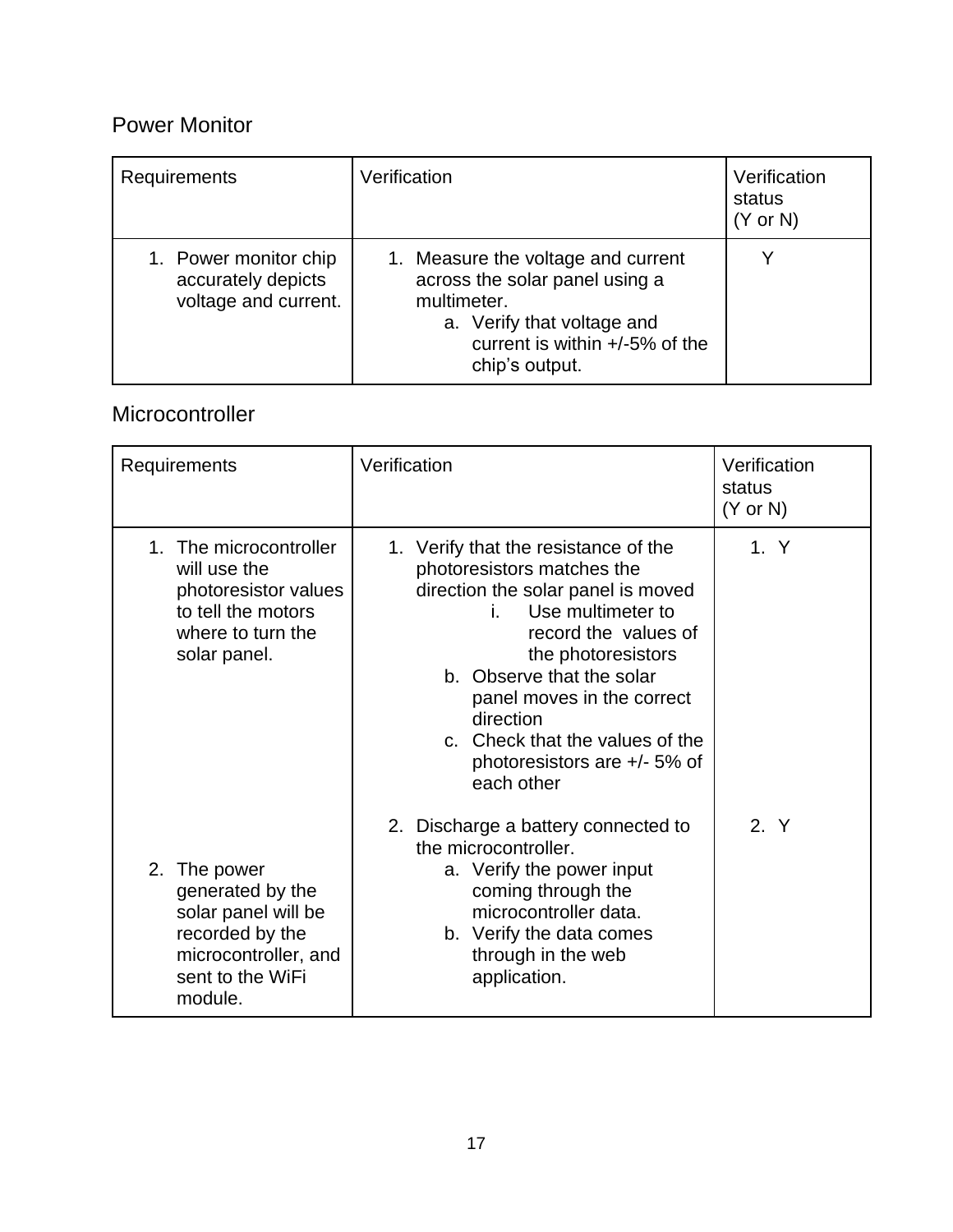### Photoresistors

| Requirements                                                                                                                                                                                     | Verification                                                                                                                                                                                      | Verification<br>status<br>$(Y \text{ or } N)$ |
|--------------------------------------------------------------------------------------------------------------------------------------------------------------------------------------------------|---------------------------------------------------------------------------------------------------------------------------------------------------------------------------------------------------|-----------------------------------------------|
| 1. Horizontal<br>photoresistors<br>resistance changes<br>as rotational motor<br>rotates the base<br>2. Vertical<br>photoresistors<br>resistance changes<br>as the tilt motor tilts<br>the panels | 1. Record the resistance of the<br>photoresistors with the<br>microcontroller.<br>a. Ensure that the values of<br>the photoresistors<br>correspond to the direction<br>the solar panel is moving. |                                               |

### Rotational Motor

| Requirements                                                                                     | Verification                                                                                                                                          | Verification<br>status<br>$(Y \text{ or } N)$ |
|--------------------------------------------------------------------------------------------------|-------------------------------------------------------------------------------------------------------------------------------------------------------|-----------------------------------------------|
| 1. The motor must<br>move within $+/-2^{\circ}$ of<br>the value given by<br>the microcontroller. | 1. Send an input angle from the<br>microcontroller.<br>a. Measure the rotation of the<br>motor using a protractor to<br>ensure it is within $+/-2$ °. |                                               |

## 2.5.2 Tilt Motor

| Requirements                                                                                     | Verification                                                                                                                                                 | Verification<br>status<br>$(Y \text{ or } N)$ |
|--------------------------------------------------------------------------------------------------|--------------------------------------------------------------------------------------------------------------------------------------------------------------|-----------------------------------------------|
| 1. The motor must<br>move within $+/-2^{\circ}$ of<br>the value given by<br>the microcontroller. | 1. Send an input angle from the<br>microcontroller.<br>a. Measure the rotation of the<br>motor using a protractor to<br>ensure it is within $+/-2^{\circ}$ . | N                                             |